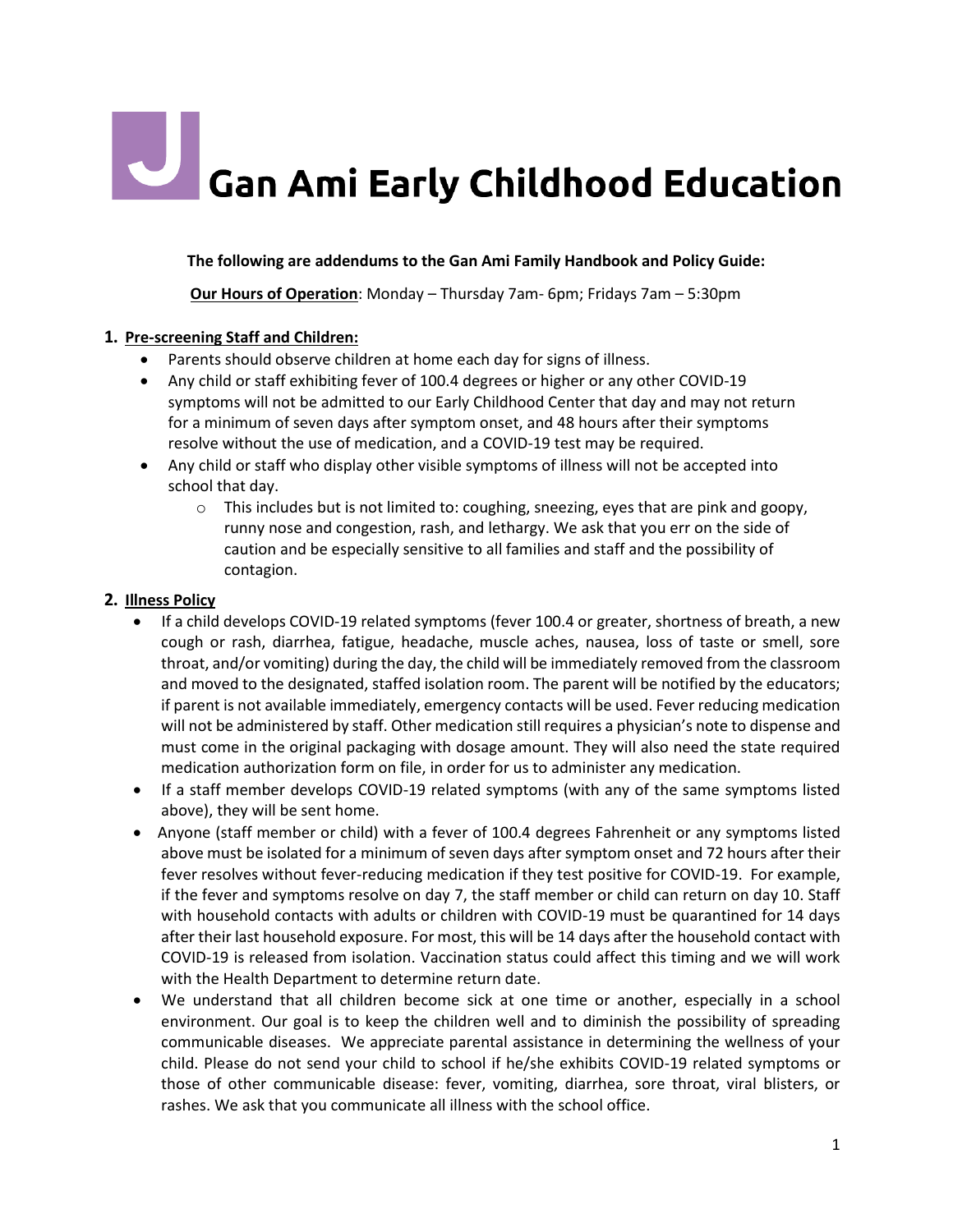- If your child arrives showing signs of being ill, they will not be permitted to attend the program. If your child becomes ill during the day, someone must be able to pick up your child in case of an emergency. For this reason, it is necessary for the JCC to be informed immediately about job changes, phone number changes, schedule changes and changes in authorized pickup contact information.
- Children with diagnosed illnesses (e.g., norovirus, strep throat, influenza) or any other symptoms for which we would exclude (some examples, but not limited to: diarrhea, vomiting, rash, pink eye) must stay home and be fever and symptom free for 48 hours un-medicated before returning to school. We will require a Dr.'s notes as to the diagnosed illness.

Exclusion example for **non-COVID-like illness**: If your child was ill on Monday, they may return Wednesday after being symptom free for 48 hours.

If your child was ill on Tuesday, they may return Thursday after being symptom free for 48 hours.

If your child was ill on Wednesday, they may return Friday after being symptom free for 48 hours.

If your child was ill on Thursday, they may return Monday after being symptom free for 48 hours.

#### **3. Positive Case of coronavirus**

- If a staff member, Gan Ami child or Gan Ami family member encounters someone who is positive for COVID-19, that person is required to notify Gan Ami immediately and may be asked to selfquarantine for 14 days and to consult with healthcare professionals. Vaccination status may lessen potential quarantine. If a Gan Ami family member is exposed, the child attending Gan Ami must remain out of school for 14 days.
- If either a staff member or a child who has been present in Gan Ami tests positive for COVID-19, we will immediately inform the Department of Children and Families and contact the North Shore Health Department for further guidance. We will communicate the information regarding any positive case to all staff and families.

#### **4. Drop Off and Pick up Procedures:**

- We are still asking you to maintain social distancing and not to enter the classrooms. Please stand 6 feet from the classroom door and from anyone in front of you, using the distance dots on the floor as your guide, until you are greeted by your child's teacher.
- Please limit your time in the building and do not stop for any length of conversation at the door. If you need to have a longer conversation with your child's teacher, please set up an appointment to connect by phone or Remini.
- Please leave the building as quickly as possible to leave space for others to drop off or pick up their children. We know the hallways are so much fun for our children, but they are not for lingering during this time of community health issues. We need to keep all our children and staff safe and limit the use of shared indoor spaces as much as possible, due to the fact our children are a completely unvaccinated population. It is important in our commitment to healthy and safe practices.
- Please limit adults in the building to one per family. This will help us eliminate congestion in the hallways. If it is helpful to drop off/ pick up faster, it is ok to have one adult per child.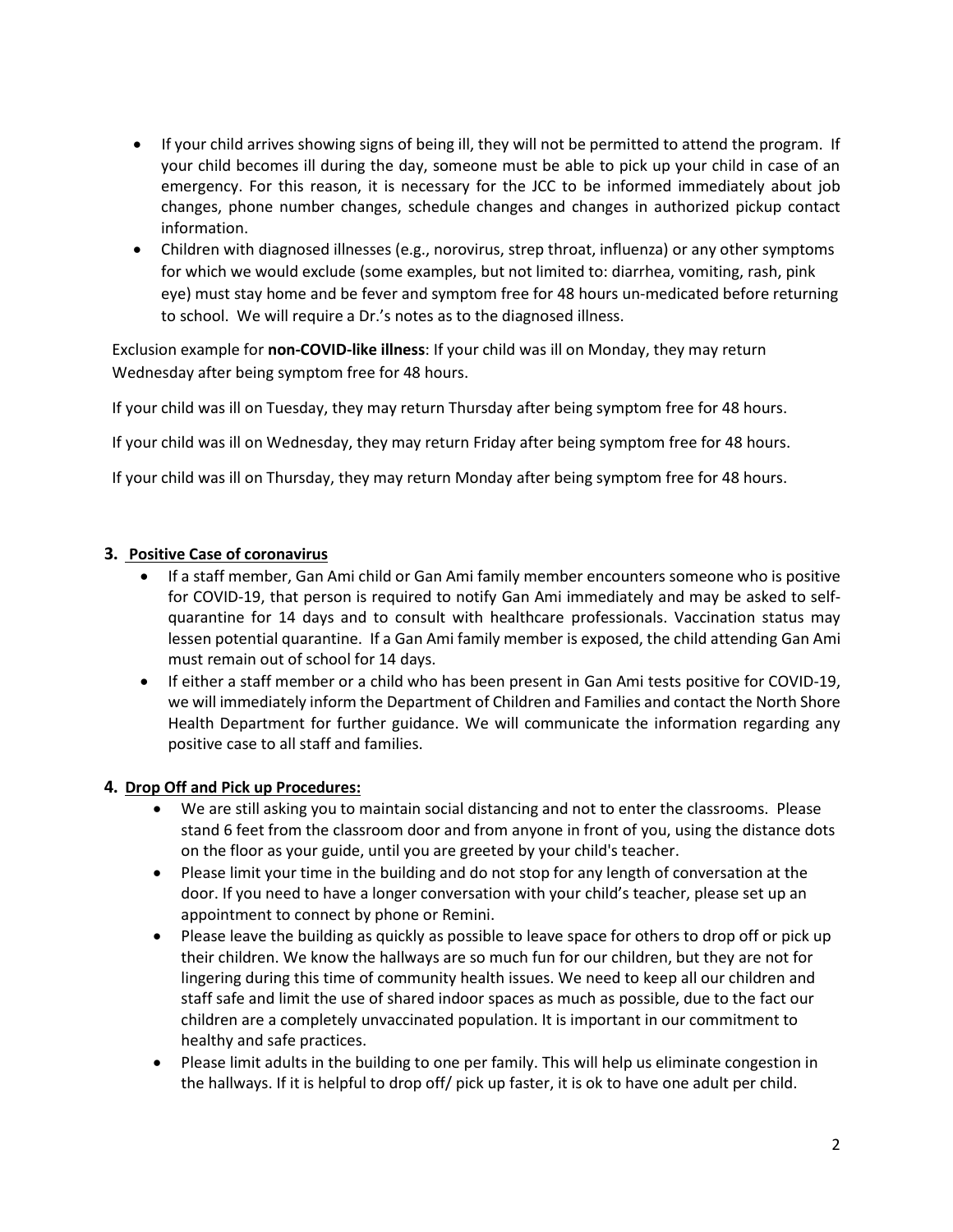• A reminder that school closes at 6:00 PM, Monday-Thursday and 5:30 PM on Fridays, therefore, you should be exiting the building **before** those times to avoid a late fee.

## **5. Hand Washing:**

- We require children and staff to sanitize their hands as they enter our facility in the morning, and then wash their hands once they arrive in the classroom. In addition, children will wash their hands many times throughout the day, including when entering their classroom, returning from the playground, before and after eating, and using the bathroom.
- Handwashing has been, and will continue to be, a regular routine practice throughout our day.
- When we cannot access water immediately, we will use hand sanitizer which contains at least 60% alcohol as recommended by the CDC.

## **6. Protective equipment:**

- Face Coverings All faculty serving children will wear face coverings, which cover their nose and mouth when inside the building including but not limited to drop off, pick up, in classrooms, in hallways, or any other areas outside the classroom and while handling any food preparation, feeding, and diapering or bathroom assistance. They are required to always wear face coverings in the classroom; except when eating or drinking. Masks will be required outside when social distancing is not possible.
- The K4 classroom in Whitefish Bay and the K3/K4 Classroom in Mequon will currently continue to have their children masked while indoors.
- Gloves We will continue to follow normal DCF requirements regarding the wearing of nonporous gloves including when in any contact with bodily fluids, feeding children and diaper changing or toileting.
- Protective Clothing Infant and toddler teachers will wear scrubs. This allows for the ability to change should their clothing become soiled with bodily fluids. All teachers will be encouraged to have changes of clothing available.
- \*Note: Children that are in infant rooms, toddler rooms, two-year-old rooms and three-yearold rooms are not required to wear face coverings. In addition, according to the CDC, face coverings should NOT be put on babies and children under age two due to the danger of suffocation.

## **7. Class Size:**

• We will maintain group size and teacher to child ratio requirements for all children under 5 years old.

## **8. Lunches:**

- A "kosher style" nut-free lunch should be sent from home daily.
- Full lunch service is suspended until further notice.
- Birthday treats may be sent in if they are prepackaged, kosher, and nut-free. Good examples are Oreo cookies, many types of frozen treats if they have a Kosher label and are nut-free.

## **9. Water - Cups, Water Fountains:**

- For health and safety, the water fountains in the preschool will be closed and not available for use.
- Children may continue to send in a LABELED water bottle for drinking use throughout the day  $$ these water bottles will remain at school and washed daily by the classroom.